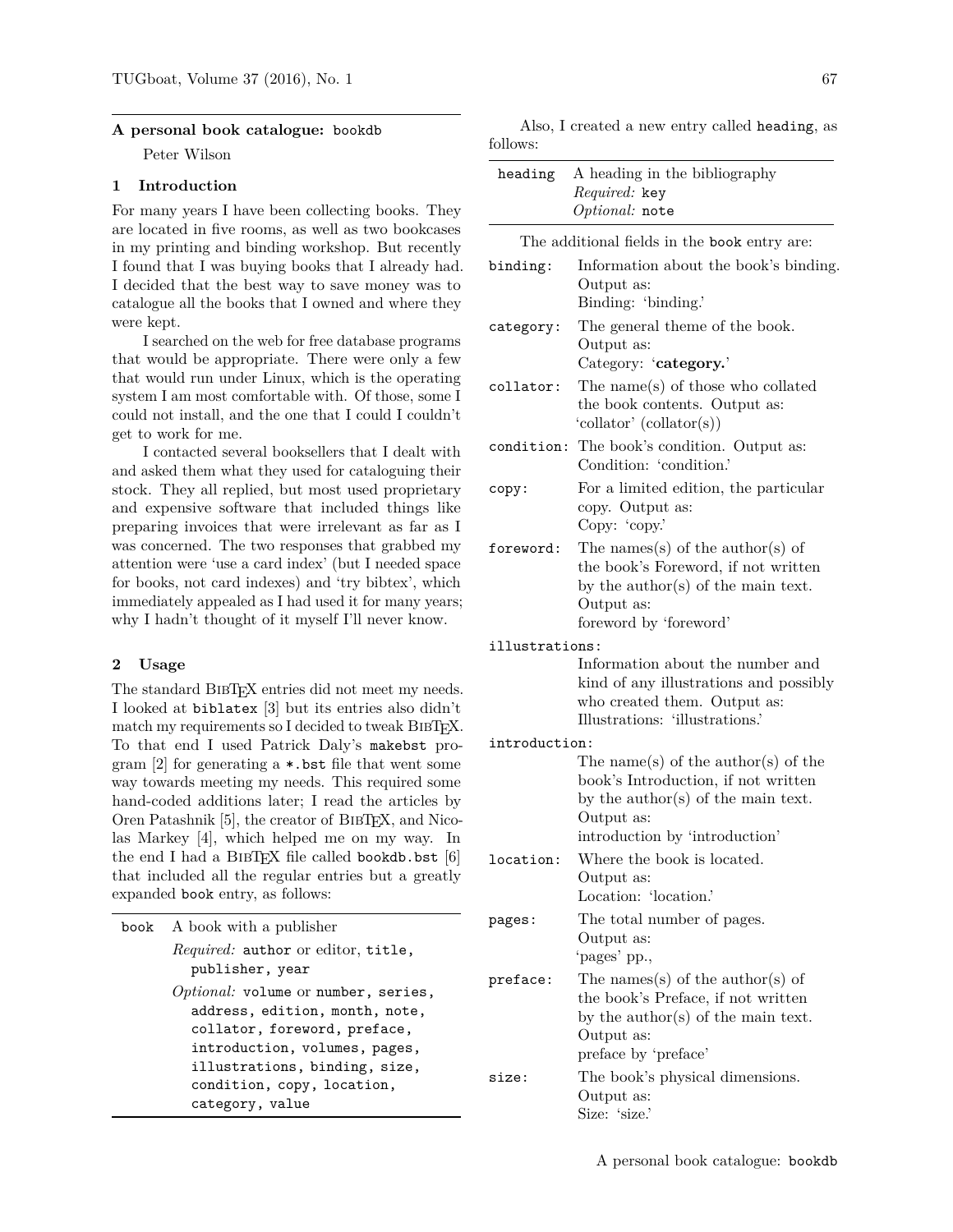| value:   | The book's value. Output as:      |
|----------|-----------------------------------|
|          | Value: 'value.'                   |
| volumes: | The number of volumes. Output as: |
|          | Volumes: 'volumes.'               |

I use the heading entry for putting a heading or division marker into a bibliography. The key is required so that the heading is sorted into the correct position in the bibliography (normally sorting is based on the author or editor). The contents of the note field form the printed heading. For instance if you wanted a heading before each alphabetical group of authors you could do something like:

```
@heading{A1,
 key = \{A1\},note = {\lambdaAAAAAA}
@heading{B1,
 key = {B1},
 note = {\lambda{BBBBBBBBB...}}}
etc
where \ahead might be defined as:
```
\providecommand{\ahead}[1]{% \textbf{\large #1}}

To help clarify matters, Figure 1 shows a possible entry in a \*.bib file. The output after processing in a document using bookdb.bst is illustrated in Figure 2.

As an example this is a file that I use for printing a catalogue of my books, where the book details are in file mybooks.bib. Note that using bookdb requires the use of the natbib package [1].

```
% books.tex a catalogue of my books
\documentclass[11pt,a4paper]{memoir}
\usepackage[T1]{fontenc}
\usepackage{natbib}
\pagestyle{empty}
\begin{document}
\nocite{*}
\bibliographystyle{bookdb}
\bibliography{mybooks}
\end{document}
```
#### **3 Implementation**

As I said earlier I had to extend the bookdb.bst file produced by the makebst program. I didn't really know how it all worked but after much trial and many errors I got something that on the whole met my needs. My basic process was to copy elements of the original bst, change some names, and see what was produced.

First of all I added the new book fields to the bookdb.bst ENTRY command as:

```
@book{ABOOK,
  author = {A. N. Author and A. Nother},
  title = {A} Book Entry},
  editor = {Smith and Jones},
  collator = {Jane and Tim},
  translator = {Jo and Mary},
  foreword = {Alpha},
  preface = \{Zoe\},introduction = {Bloggs and Friend},
  volume = 7,publisher = {Herries Press},
  year = 2020,pages = \{ xii + 278 + vi \},edition = {Third},
  isbn = \{0-201-36299-8\},\volumes = 9,
  illustrations = {11 wood engravings},
  binding = {full red leather},
  size = \{11 \text{ by } 17 \text{ inches}\},note = \{This is a note\},\condition = {Hot off the press},
  copy = {23 of 125},
  location = {my study},
  category = {private press},
  value = {\{\$270\}}}
```
Figure 1: An example entry for bookdb processing

A. N. Author and A. Nother. *A Book Entry*, Smith and Jones (eds.), Jane and Tim (collators), Jo and Mary (translators), foreword by Alpha, preface by Zoe, introduction by Bloggs and Friend, volume 7 (Herries Press, 2020), xii  $+278 + vi$ pp., third edition. ISBN 0-201-36299-8. Volumes: 9. Illustrations: 11 wood engravings. Binding: full red leather. Size: 11 by 17 inches. This is a note. Condition: Hot off the press. Copy: 23 of 125. Location: my study. Category: **private press**. Value: **\$270**.

**Figure 2**: The example's output

# ENTRY

```
{ ...
  binding
  category
  collator
  condition
  copy
  foreword
  illustrations
  introduction
  location
  pages
```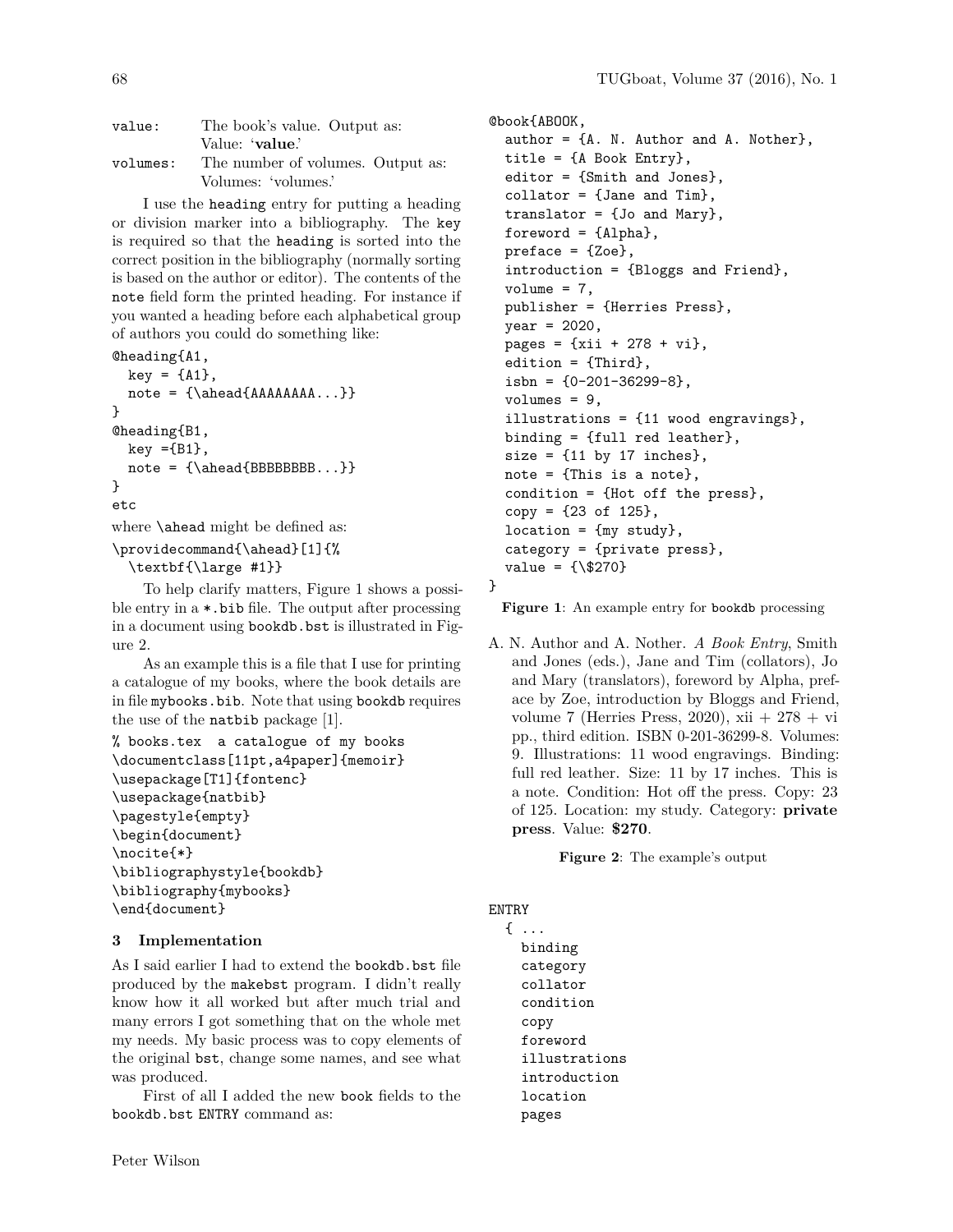```
preface
size
translator
value
volumes
```
}

The next thing was to add the new entries in the correct order to the function that output the book bibliography entries, together with how they should be formatted. This was the final result after many repetitions of try it, BIBTEX it, change it. The original code is in a typewriter font and my additions are in slanted typewriter.

```
FUNCTION {book}
{ output.bibitem
  author empty$
    { format.editors "author and editor"
                       output.check
      editor format.key output
      add.blank
   }
    { format.authors output.nonnull
       crossref missing$
        { "author and editor" editor
                       either.or.check }
        'skip$
       if$
   }
  if$
  new.block
  format.btitle "title" output.check
  format.editors output
  format.collator output
  format.translator output
  format.foreword output
  format.preface output
  format.introduction output
  crossref missing$
   { format.bvolume output
     new.block
     format.number.series output
    new.sentence
     format.publisher.address output
  }
   {
   new.block
   format.book.crossref output.nonnull
  }
  if$
  format.book.pages output
  format.edition output
  format.isbn output
  format.volumes output
```

```
format.illustrations output
format.binding output
format.size output
new.block
format.note output
format.condition output
format.copy output
format.location output
format.category output
format.value output
fin.entry
```
}

Effectively 'all' I had left to do was specify the formatting of my new fields. I used three basic forms:

- 1. Some introductory text, like 'introduction by' or 'Illustrations:', followed by the field data.
- 2. Like the first form but with the field data in a bold font.
- 3. Name(s) forming the field data followed by what their contribution was in parentheses.

As an example of the first form here is the code for binding:

```
FUNCTION {format.binding}
{ binding "binding" bibinfo.check
  duplicate$ empty$ 'skip$
    {
      new.block
      "Binding: " swap$ *
    }
  if$
}
```
Life was a little more complicated for the second form. This is the code for the value field which requires two functions, the first dealing with the bolding and the second with the output.

```
FUNCTION {boldval}
{ duplicate$ empty$
  { pop$ "" }
  { "Value: \textbf{" swap$ * "}" * }
if$
}
FUNCTION {format.value}
{ value "value" bibinfo.check
  duplicate$ empty$ 'skip$
    {
      new.block
      boldval
    }
  if$
}
```
The third form required several functions, as in the code for collator, where if there is a single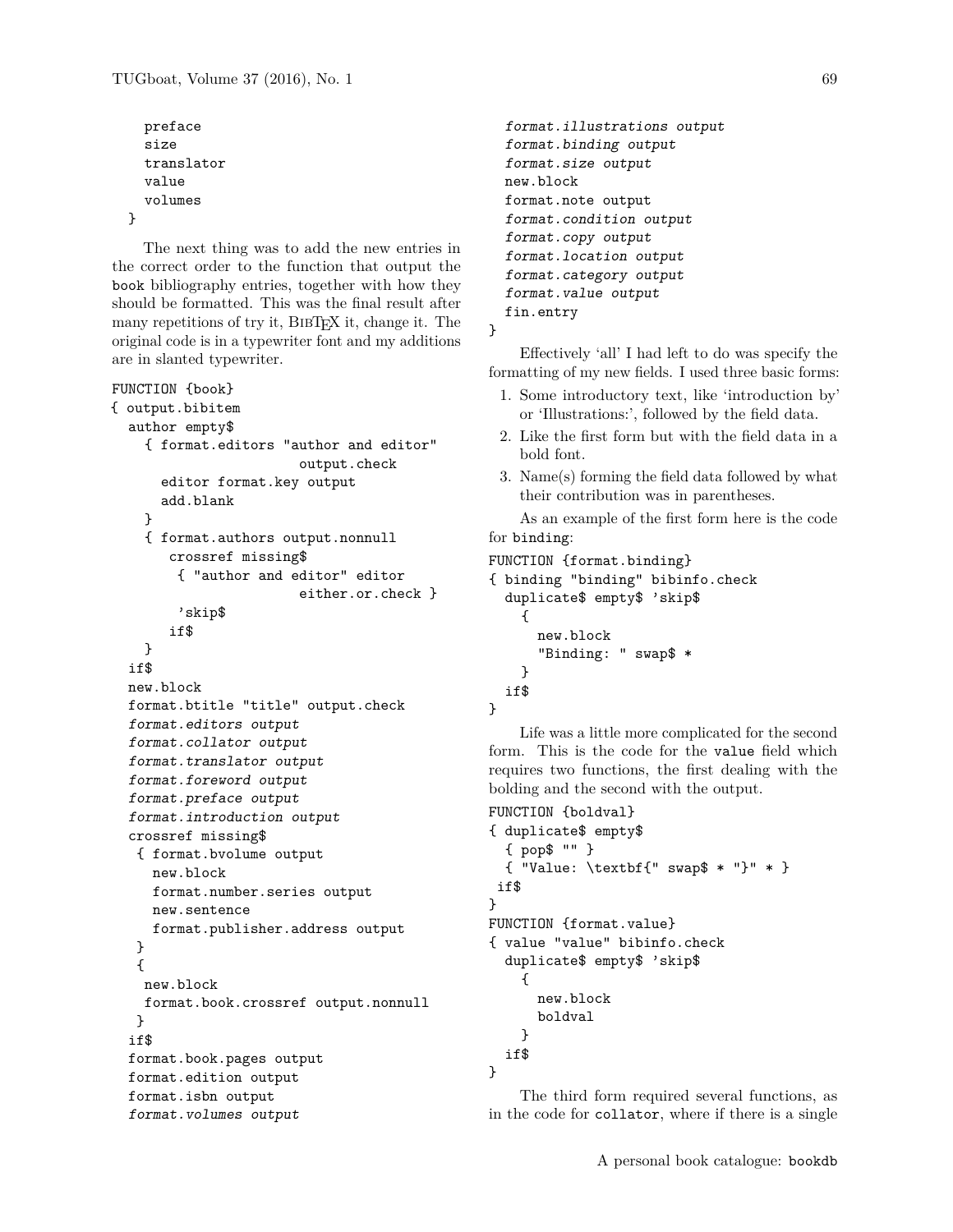collator this is output as 'Name (collator)' but if the are multiple collators the output is 'Name1 and Name2 ... (collators)'.

```
FUNCTION {bbl.collator}
{ "collator" }
FUNCTION {bbl.collators}
{ "collators" }
FUNCTION {get.bbl.collator}
{ collator num.names$ #1 >
    'bbl.collators 'bbl.collator
  if$
}
FUNCTION {format.collator}
{ collator "collator" format.names
    duplicate$ empty$ 'skip$
  { " " *
    get.bbl.collator
  "(" swap$ * ")" *
  }
 if$
}
```
### **4 My book database**

The \*.bib for my book catalogue looks somewhat like this:

%%% mybooks.bib 2015/04/22 %%% for formatting headings @preamble{ "\providecommand{\ahead}[1]{% \textbf{\large #1}}" }

```
%%% publishers
@string{CUP =
  "Cambridge University Press"}
% etc
%%% categories
@string{science =
  "science, mathematics, computers"}
% etc
```

```
@heading{A1,
 key = \{A\},note = {\ahead{AAAAAAAAAAAA...}
}
```

```
@book{A1KEY,
author = {First A. Author},
% etc
}
```

```
@book{A2KEY,
author = {Second A. Author},
% etc
}
% etc
```
I used the BIBT<sub>E</sub>X @preamble command to provide a definition of the \ahead macro. This, if required, can be overridden by an existing definition in the document used to print the bibliography.

I added various @string commands to provide shorthands for many of the fields in the .bib file, such as publisher, location, category, that would have the same value. This meant that I could have a shortened field entry that looked like:

publisher = CUP,

instead of:

publisher = {Cambridge University Press},

# **5 Afterthoughts and unresolved problems**

BibTEX uses a stack-based language which I find hard to understand. Many years ago I wrote an interpreter for a stack-based language whose name I have forgotten but even so I was unable to use the language itself. I think that it is a little like crosswords. I like doing 'cryptic' crosswords but I find that with some setters I can follow their clues easily but with others I haven't a clue.

My basic approach was to take an existing \*.bst file, try and see what it did, then copy and modify what seemed relevant to my needs.

I did have a couple of infelicities that I did not manage to resolve.

The first was that no matter what I tried I could not stop the heading from outputting its key, so it should be made as short and unobtrusive as possible.

The second was that I couldn't stop the warning message issued by BibTEX if both an author and editor were supplied although the output was printed including both.

In spite of these, if you are a collector then you may want to consider tweaking a \*.bst file to meet your particular needs.

### **6 Other collections**

Perhaps, like me, you have collections other than books. These can also be catalogued via BibTEX. For instance I collect Japanese woodblock prints and Western engravings, while you might collect pictures in general. I have no need to create a catalogue of my prints as I keep them in folders in one place, together with information about each one. If I did want to create such a catalogue I would start with bookdb.bst, renaming it to perhaps pictures.bst. Then add in the new fields for the prints and engravings, such as:

artist: The name (and perhaps the date) of the artist. Output like author.

engraver: The name of the engraver.